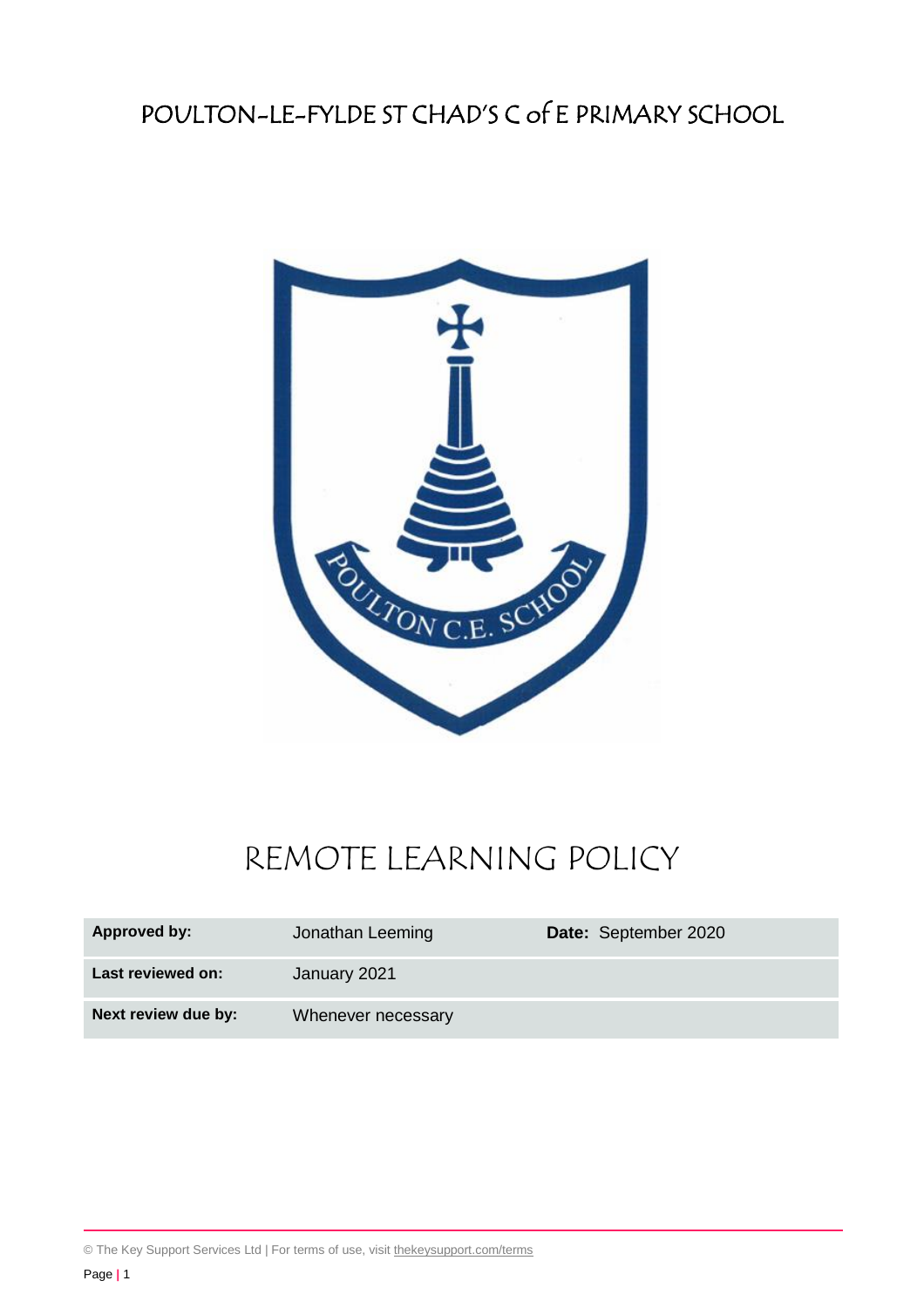# **Contents**

# <span id="page-1-0"></span>**1. Aims**

This remote learning policy for staff aims to:

- Ensure consistency in the approach to remote learning for pupils who aren't in school due to COVID19
- Set out expectations for all members of the school community with regards to remote learning
- > Provide appropriate guidelines for data protection

# <span id="page-1-1"></span>**2. Roles and responsibilities**

# **2.1 Teachers**

When providing remote learning due to whole class isolation, teachers must be available to set work and give feedback on activities during the normal teaching hours of 8:50am and 3:30pm.

If they're unable to work for any reason during this time, for example due to sickness or caring for a dependent, they should report this using the normal absence procedure.

When providing remote learning, teachers are responsible for:

> Setting work:

- $\circ$  Will set work primarily for their own classes but may be involved in setting work for other classes especially in the area of their subject leadership.
- o Will provide daily learning for English and Mathematics and at least one other subject area.
- $\circ$  Work will be published on Seesaw as early as possible from the time that a class is advised to isolate. When possible a week's worth of work will be released at a time to help parents/carers to plan for home-learning.
- o Work will be uploaded on Seesaw.
- o Pupils with limited access to devices will be provided with photocopiable resources or IT equipment when possible.

> Providing feedback on work:

- o Pupils will upload completed work onto Seesaw.
- $\circ$  Teachers will indicate that they have seen the work by approving it and when appropriate they may feedback with a comment, mark, or icon.
- Xeeping in touch with pupils who aren't in school and their parents:
	- Contact will primarily be made with parents / pupils through Seesaw. Here work expectations will be set, and work monitored. If parents require additional support / help they can contact the teacher through email. In the situation of a whole-class absence when deemed necessary and time permitting the teacher may phone parents/carers.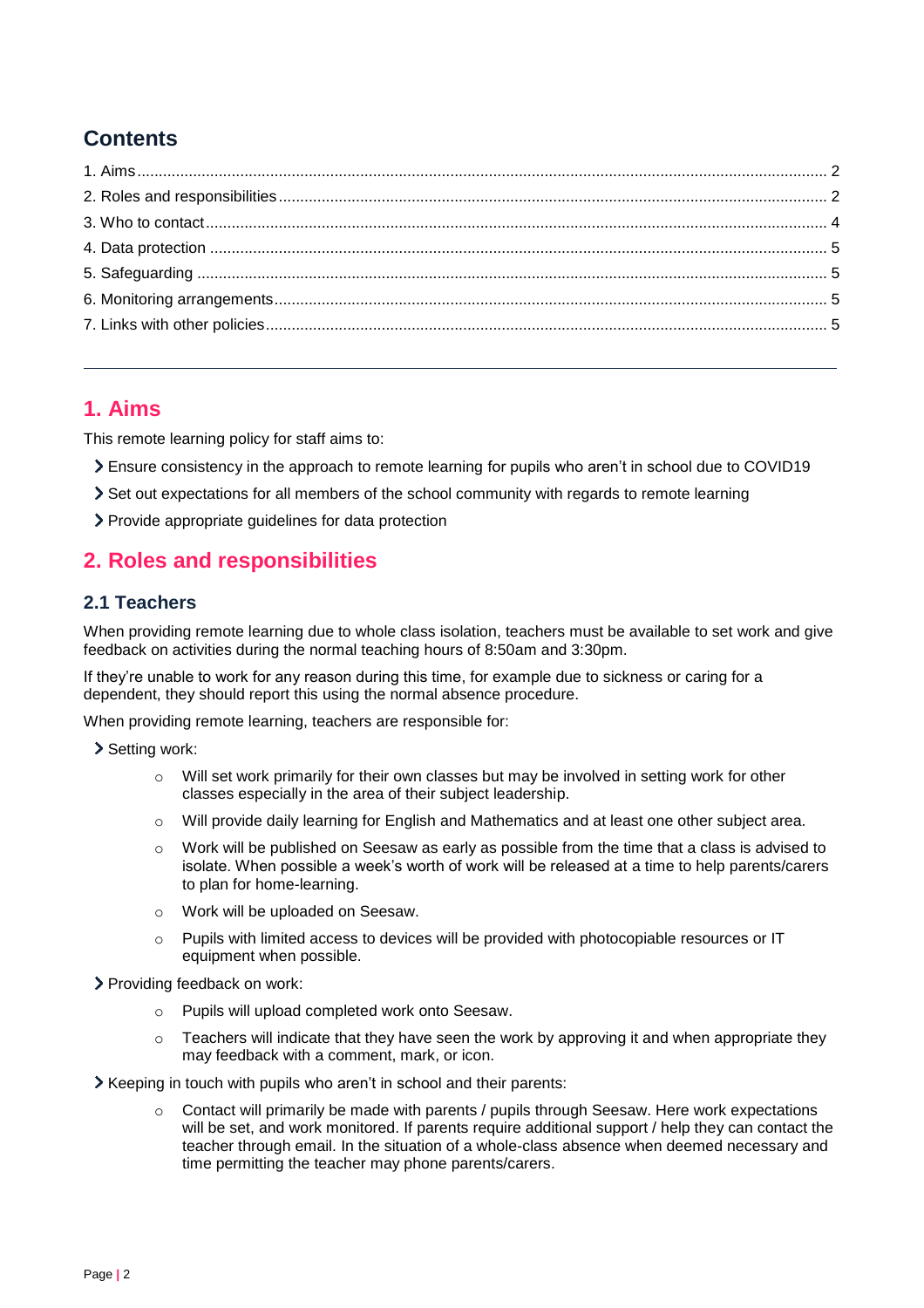- $\circ$  Teachers should not answer emails outside of normal school hours 8:50 3:30.
- o For any safeguarding concerns, see section 2.5
- $\circ$  In the situation of a whole-class absence, if pupils are failing to complete work or if teachers become aware of pupils failing to follow online policy parents/carers will be contacted initially by the class teacher either by telephone or by email.

Attending virtual meetings:

- $\circ$  Teachers will follow all aspects of the code of conduct including dress code.
- $\circ$  When possible meetings will be conducted where there is little background noise and nothing inappropriate in the background.

If teachers are also working in school, the class TA or another member of staff will cover the responsibilities above during this time.

Teachers will be required to take regular breaks away from the computer or iPad to engage in other professional duties as much as circumstances allow e.g. Policy Development and to adhere to risk assessment.

# **2.2 Teaching assistants**

When assisting with remote learning, teaching assistants must be available within their normal working hours. If they're unable to work for any reason during this time, for example due to sickness or caring for a dependent, they should report this using the normal absence procedure.

When assisting with remote learning, teaching assistants are responsible for:

- Supporting pupils who aren't in school with learning remotely:
	- o Working under the direction of the class teacher to monitor pupil work on Seesaw and communicate this with pupils and parents.
	- o Communicating with parents if the class teacher is unwell.

Attending virtual meetings with teachers, parents and pupils:

- o Teaching Assistants will follow all aspects of the code of conduct including dress code.
- $\circ$  When possible meetings will be conducted where there is little background noise and nothing inappropriate in the background.

If teaching assistants will also be working in school, another member of staff may take these duties.

# **2.3 Subject leads/SENCO**

Alongside their teaching responsibilities, subject leads/Senco are responsible for:

- Considering whether any aspects of the subject curriculum need to change to accommodate remote learning
- Working with teachers teaching their subject remotely to make sure all work set is appropriate and consistent
- Working with other subject leads and senior leaders to make sure work set remotely across all subjects is appropriate and consistent, and deadlines are being set an appropriate distance away from each other
- Monitoring the remote work set by teachers in their subject through meetings and sampling work.
- Alerting teachers to resources they can use to teach their subject remotely

# **2.4 Senior leaders**

Alongside any teaching responsibilities, senior leaders are responsible for:

Co-ordinating the remote learning approach across the school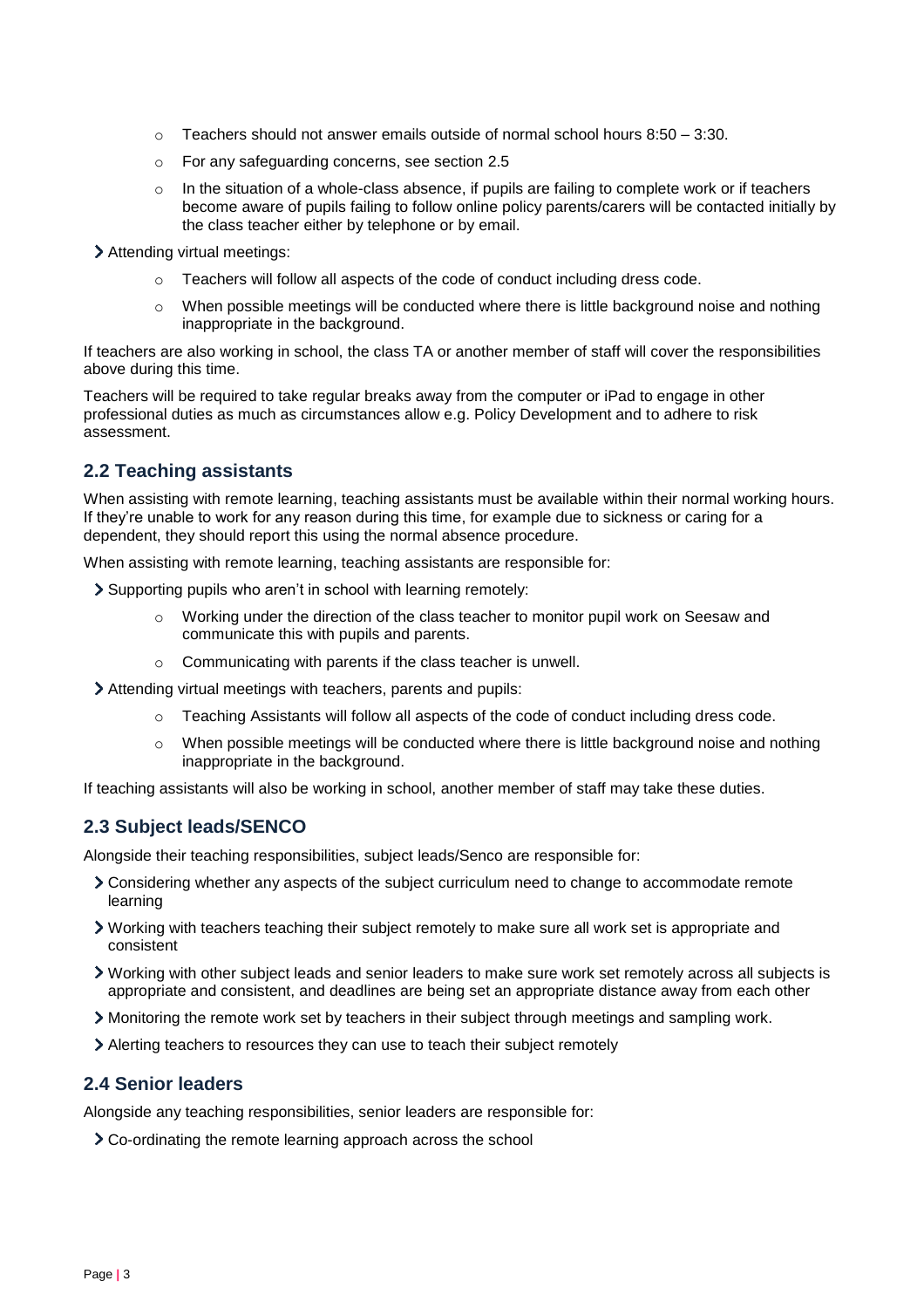- Monitoring the effectiveness of remote learning –through regular meetings with teachers and subject leaders, reviewing work set and feedback from pupils and parents
- Monitoring the security of remote learning systems, including data protection and safeguarding considerations

# **2.5 Designated safeguarding lead**

The DSL and deputy DSL are responsible for following up on any safeguarding issues that arise during remote learning. Teachers will report any concerns to the DSLs.

Insert details from your child protection policy or any addendum to it (we have a model you can adapt [here\)](https://schoolleaders.thekeysupport.com/uid/bf77333d-6f96-4ff5-acb2-175d1c195167/).

# **2.6 IT**

School will report IT issues to our provider as soon as they arise.

### **2.7 Pupils and parents**

If pupils are not poorly, staff can expect pupils learning remotely to:

- Be contactable during the school day although it is understood that they will not always be in front of a device
- To take regular breaks, get fresh air, exercise and maintain a reasonable balance between online engagement and offline activities
- Complete work to the deadline set by teachers
- Seek help if they need it, from teachers or teaching assistants
- Alert teachers if they're not able to complete work

Staff can expect parents with children learning remotely to:

- Make the school aware if their child is sick or otherwise can't complete work
- Seek help from the school if they need it
- > Be respectful when communicating with staff

#### **2.8 Governing board**

The governing board is responsible for:

- Monitoring the school's approach to providing remote learning to ensure education remains as high quality as possible
- Ensuring that staff are certain that remote learning systems are appropriately secure, for both data protection and safeguarding reasons

# <span id="page-3-0"></span>**3. Who to contact**

If staff have any questions or concerns about remote learning, they should contact the following individuals:

- Issues in setting work talk to the relevant subject lead or SENCO
- $\blacktriangleright$  Issues with behaviour talk to member of SLT
- $\ge$  Issues with IT talk to admin staff who will contact our IT provider
- $\ge$  Issues with their own workload or wellbeing talk to HT
- Concerns about data protection talk to HT
- Concerns about safeguarding talk to the DSL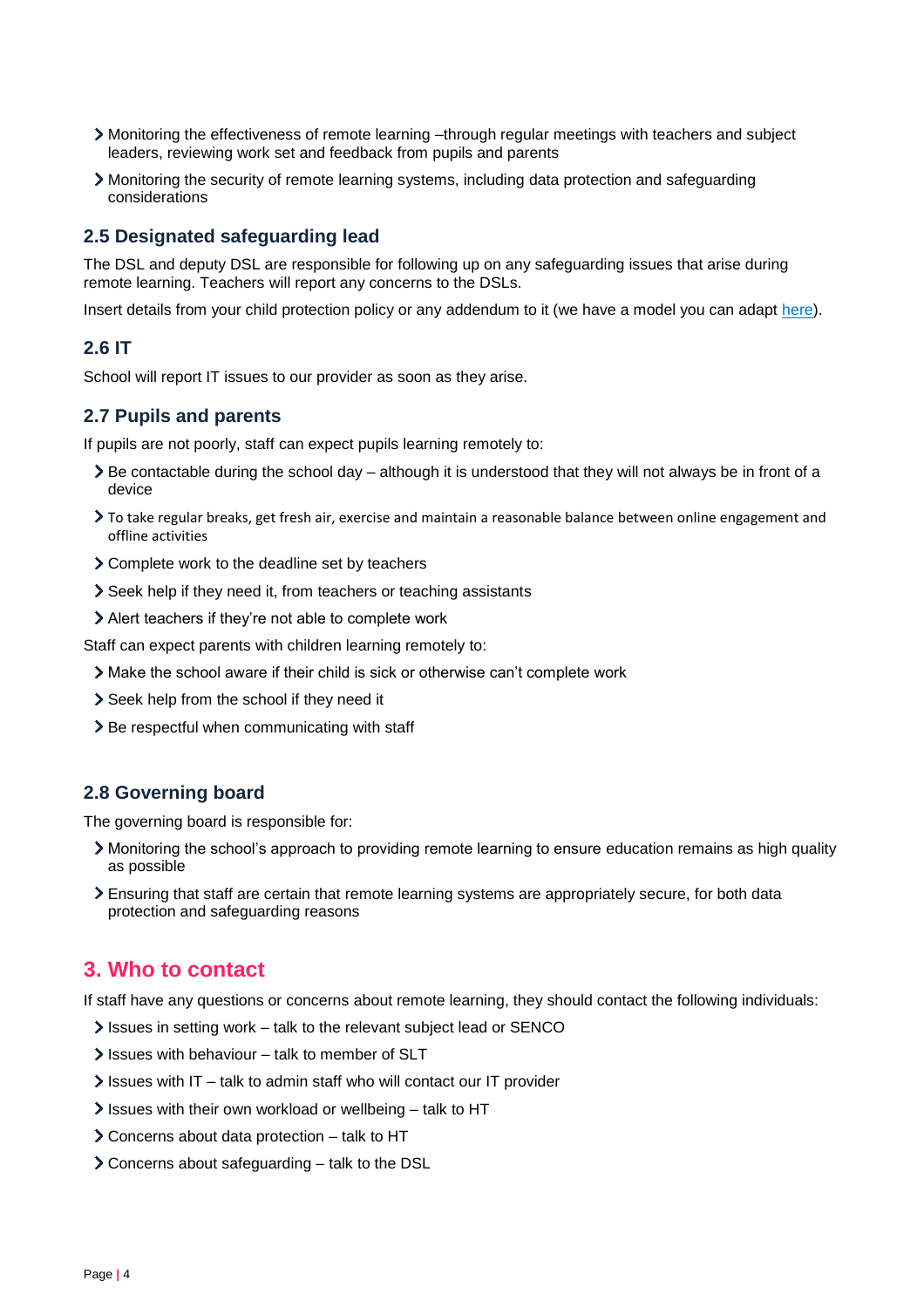# <span id="page-4-0"></span>**4. Data protection**

### **4.1 Accessing personal data**

When accessing personal data for remote learning purposes, all staff members will:

- Access the data on secure online platforms which are password protected
- Where possible use school equipment.

# **4.2 Processing personal data**

Staff members may need to collect and/or share personal data such as parent/carer email addresses and telephone numbers as part of the remote learning system. As long as this processing is necessary for the school's official functions, individuals won't need to give permission for this to happen.

Staff are reminded to collect and/or share as little personal data as possible online.

# **4.3 Keeping devices secure**

All staff members will take appropriate steps to ensure their devices remain secure. This includes, but is not limited to:

- $\blacktriangleright$  Keeping the device password-protected strong passwords are at least 8 characters, with a combination of upper and lower-case letters, numbers and special characters (e.g. asterisk or currency symbol)
- Ensuring the hard drive is encrypted this means if the device is lost or stolen, no one can access the files stored on the hard drive by attaching it to a new device
- Not sharing the device among family or friends

# <span id="page-4-1"></span>**5. Safeguarding**

All staff members must be aware of the following safeguarding considerations for remote teaching:

- Only use school- registered accounts, never personal ones
- Don't use a system that has not been approved by SLT.
- Has admin/SLT audited the messaging and blogging functions on the chosen remote learning platform?
- > Any additional needs of SEND and CP pupils.
- How can pupils ask questions or ask for help?
- Does the reporting process for safeguarding and child protection issues work remotely?

For more information and guidance, please refer to the child protection [and safeguarding](https://www.poultonstchadsce.lancs.sch.uk/wp-content/uploads/2020/10/SAFEGUARDING-CHILD-PROTECTION-POLICY-2020-2021.pdf) policy and the online safety policy.

# <span id="page-4-2"></span>**6. Monitoring arrangements**

This policy will be reviewed on a termly basis in the current academic year by the Headteacher. At every review, it will be approved by the curriculum committee.

# <span id="page-4-3"></span>**7. Links with other policies**

This policy is linked to our: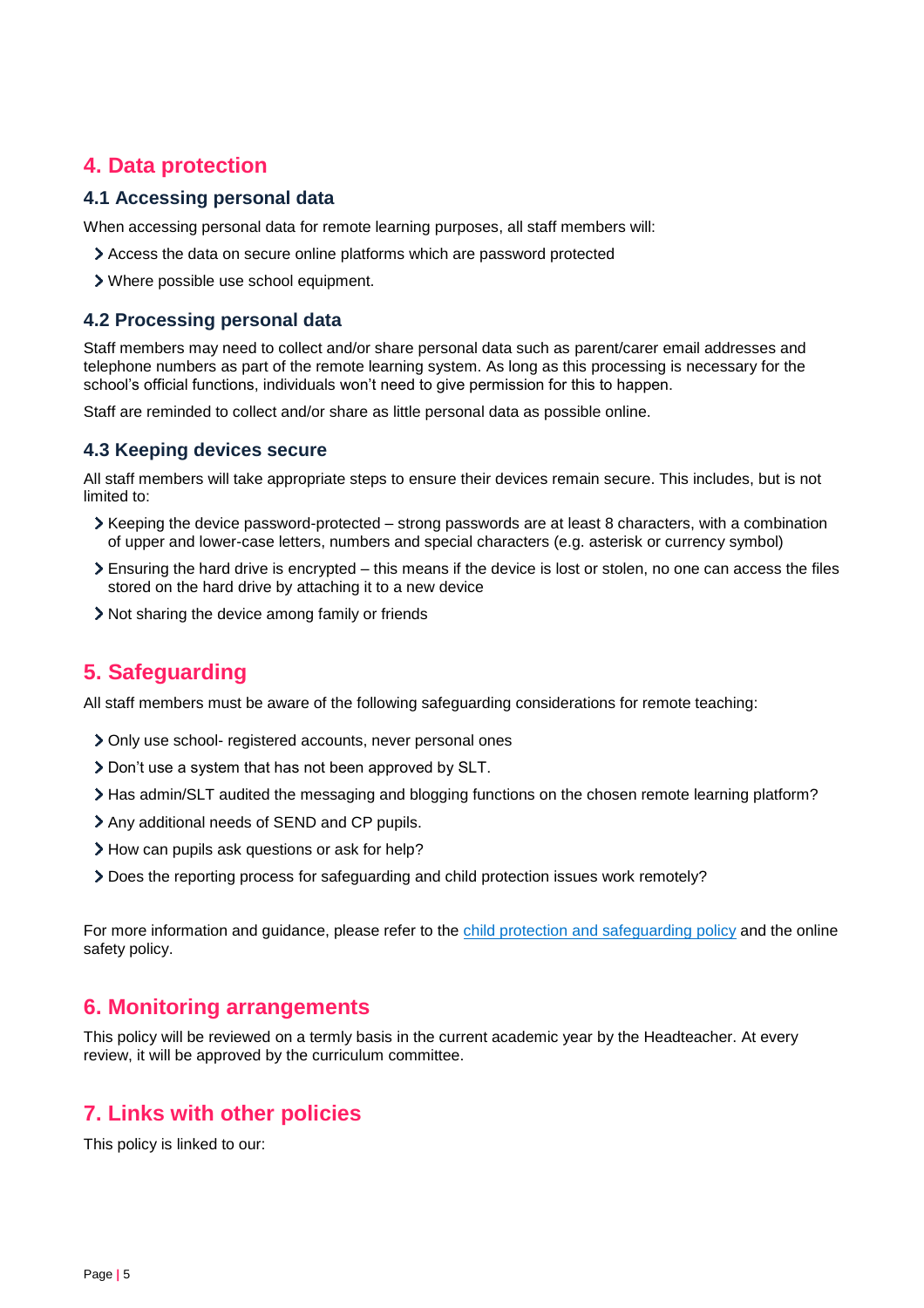- > Behaviour policy
- Child protection policy and coronavirus addendum to our child protection policy
- > Data protection policy and privacy notices
- > Home-school agreement
- ICT and internet acceptable use policy
- > Online safety policy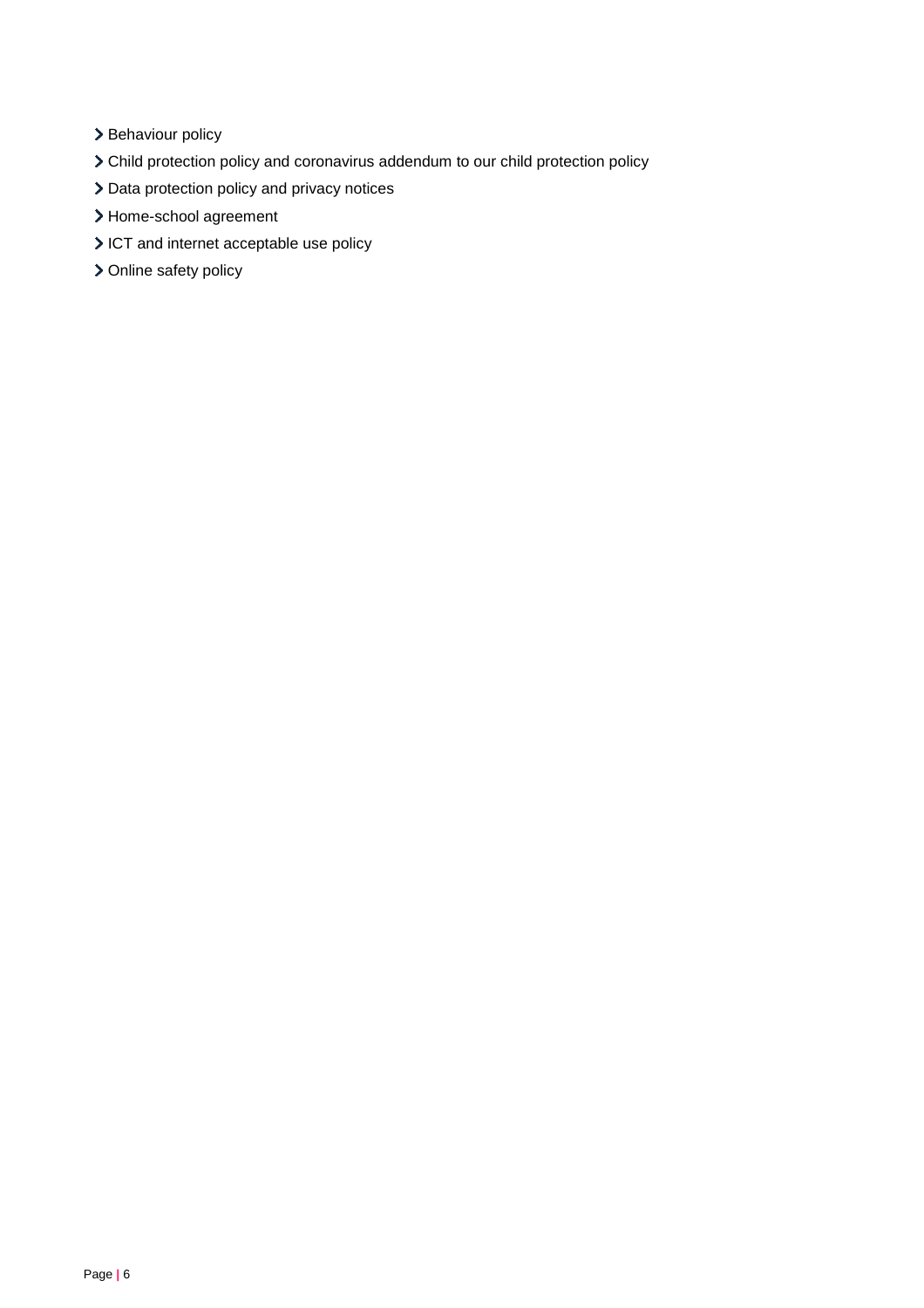# **Scenario 1: Child/sibling(s) are absent from school awaiting test / isolating? This may be one child or several.**

Note: The likelihood is that this would involve different children being absent at different times. This will make managing/monitoring work difficult as children may be off for different amounts of times.

- We will provide learning packs for children to work through at home if they are well enough. These packs will be **mainly paper-based** and will include two-weeks learning. Learning will include core and foundation subjects reflecting a broad curriculum offer. Pupils will only be expected to complete work tasks for days that they are absent. Pupils will bring work packs in to school when they return. If a child is absent more than once they will continue to work through the learning pack until they have completed the two-weeks learning. The teacher will create a new two-weeks pack if a child is absent for longer than two weeks.
- These packs will be sent home with children that are ill/display symptoms in school and will be available for collection for children that have developed symptoms at home. School is providing exercise books for children to record their remote learning in. For most pupils these are the same purple exercise books that were used during our previous lockdown. Early Years children have books that are more appropriate for their level.
- These packs will be provided for children who are absent who may have non-Covid symptoms because we do not want children to fall behind.

# **Scenario 2: A whole class and teachers are isolating for 14 days?**

#### *This would likely be for a period of 14 days unless another child developed symptoms when it could be longer. We would take advice from public health officials.*

If teacher and TA are well but isolating, both can jointly monitor pupil work. If the teacher is unwell, the TA will take the lead role in monitoring pupil work.

For Years 1- 6 the following work will be set for pupils:

#### **English**:

*"Talk for Writing" fortnightly units will be set on Seesaw.*

*EYFS & KS1 will use Phonics Play*

*SPAG and Maths CGP books used for KS2 (where possible to send home)*

*Reading books taken home and the expectation is that pupils read for 20-30 minutes every day.*

#### **Mathematics:**

*White Rose Maths from website subscription which include videos and activities / independent tasks.*

*Some classes will use other platforms to help hone fluency skills. Times table rock stars will be used from Year 3 - 4.*

*EYFS will use number blocks and supporting resources from NCETM.*

#### **Science:**

*Class teachers will use resources to best support the learning that would have happened in class. Oak Academy resources may be used to help supplement this.*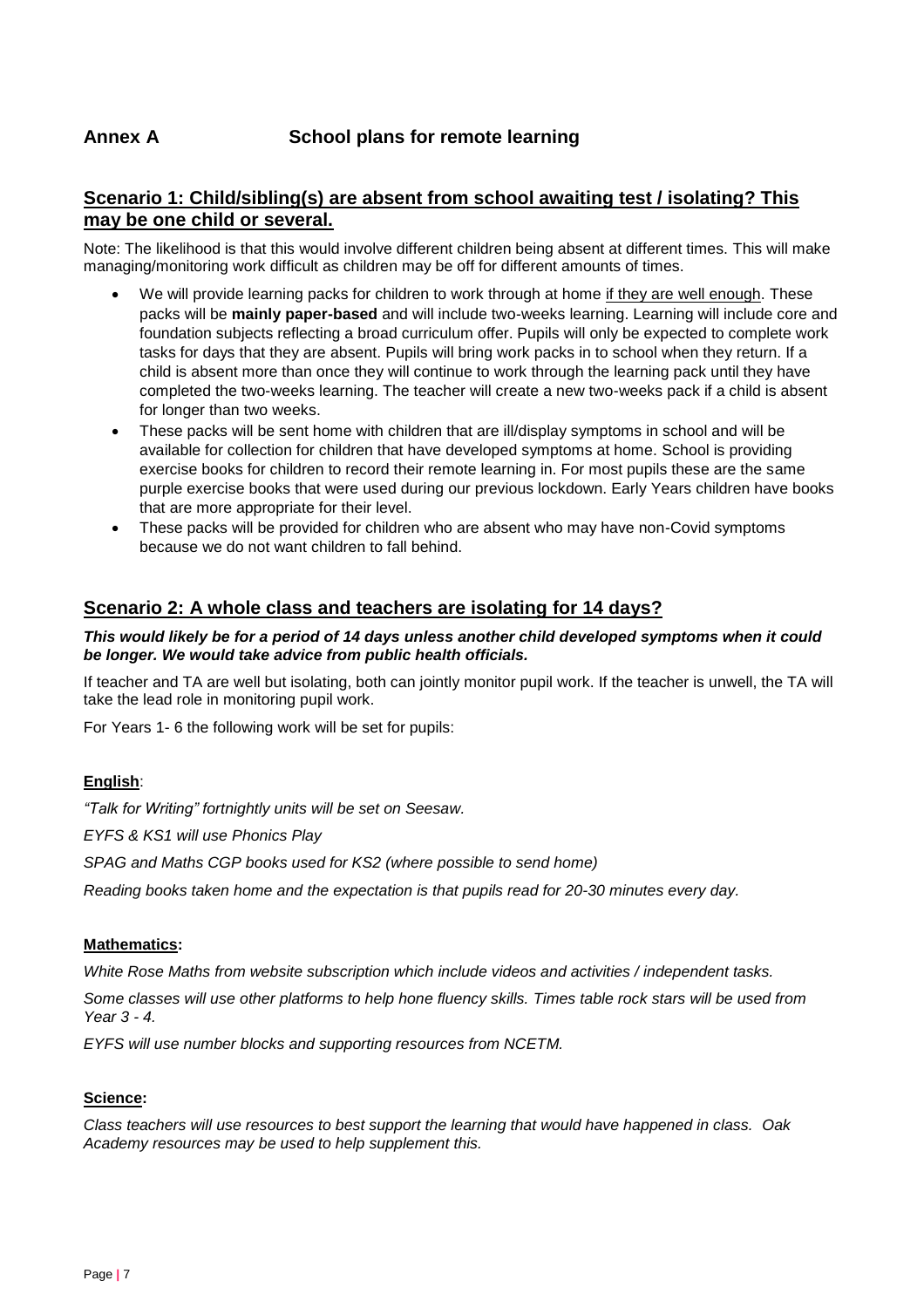#### **Computing:**

*The focus will be coding units found on Purple Mash.*

#### **Foundation subjects:**

*Class teachers will use resources to best support the learning that would have happened in class.* 

*Oak Academy resources may be used to help supplement this.*

#### **Where will work be set?**

*Two weeks' worth of learning tasks will be set-up on Seesaw and in the event of 2 weeks isolation these will be published / shared with parents a week at a time to give parents the opportunity to help with planning their child's learning.*

**The expectation (in line with DfE guidance) is that children will be engaged in learning tasks for the equivalent time as in a normal school day.**

#### **How will work be monitored?**

*Pupils will be expected to upload at least one piece of work each day onto the seesaw app. Teachers and TAs will indicate that the work has been monitored by approving it. When appropriate Teachers will add comments to pupil's work.* 

#### **Where will pupils record their work?**

*Pupils will use exercise books provided by school. There may be instances where learning is online or where it is not appropriate to record.* 

#### **How will we communicate with parents / pupils?**

*The primary platform for communication will be the Seesaw app.* 

*Time permitting teacher / TA will record an audio / video of a story / class reader.* 

*Microsoft Teams will be used daily. See Remote Learning offer for further information.*

*Parents will be signposted to collective worship videos that the rest of school will be accessing.*

*Laptops that were released to parents will be released back if admin can be arranged otherwise paper packs will be available for collection.*

*Please note: There may be a scenario in between 1 and 2 where there are so many children absent from a class that the teacher takes the decision to move to a whole-class remote learning as in scenario 2 with pupils in class and at home working on the same content.*